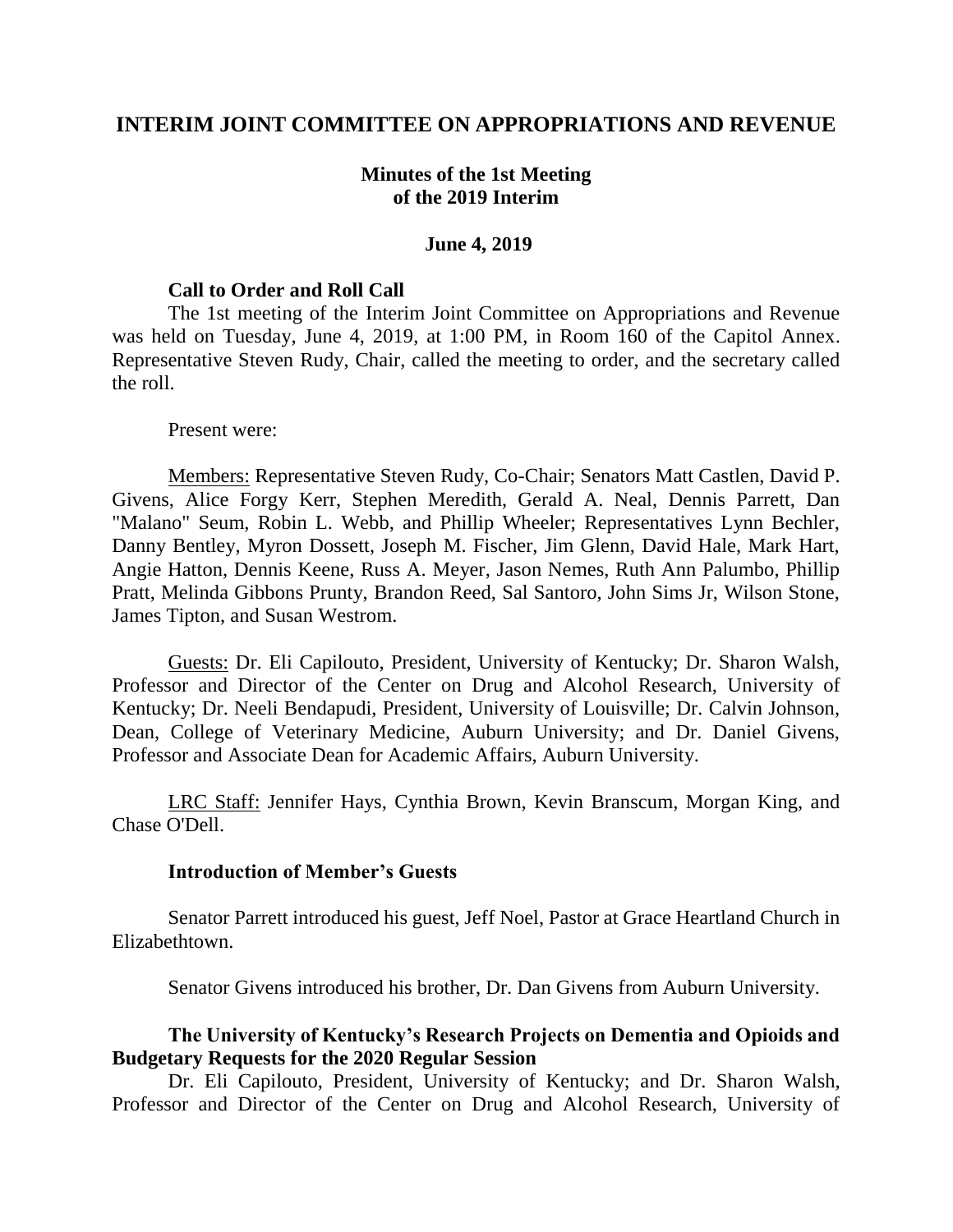Kentucky, discussed the university's research on dementia and opioids and budgetary requests for the 2020 regular session.

President Capilouto discussed the assumptions made in UK's five-year budget plan. There are expected to be fixed cost increases. Additionally, UK recognizes that there are a declining number of high school graduates across Kentucky. There are also disruptive innovations in how people teach and learn. UK is also experiencing growing health care and other benefit costs. Lastly, Mr. Capilouto stated that UK expects continued strained state financial support.

During phase one of UK's 'Path Forward', the university has grown first-time and first-year enrollment, improved first-to-second year student retention rates, developed 26 new online programs, expanded opportunities for summer coursework and certificate programs, recruited and enrolled near-degree students through 'Project Graduate', and partnered through an innovative carbon reduction program in the Robinson Forest.

President Capilouto stated that nearly \$400 million in awards to UK have led to nearly \$700 million of economic impact, over 4,000 jobs created, and intellectual property and discovery in the form of patents. The top three national institutes that fund the University of Kentucky through the National Institutes of Health (NIH) are the National Institute on Drug Abuse, National Institute on Aging, and the National Cancer Institute.

Since UK received its National Cancer Institute Center designation, nearly 60 percent of all new cancer diagnoses in Kentucky have come through the Markey Cancer Center and its affiliates. President Capilouto expressed that UK has the "trifecta" of NIH designation and support through its National Cancer Institute Designation, the Clinical Translational Sciences Award, and its Alzheimer's Disease Center.

In 1985, the Sanders-Brown Center on Aging was named one of the first ten centers in the country designated as an Alzheimer's Disease Center. In the last five years, awards to the center have increased from \$8 million to \$20 million dollars. Last year, UK provided 22,000 specimens to specialists around the world studying aging diseases. In addition, last year, UK requested \$8 million for a new clinical research facility to serve more patients, conduct more trials, and garner more external support.

The University of Kentucky has identified the areas of substance abuse, neuroscience, cancer, diabetes, obesity, cardiovascular disease, and energy as areas of priority for research. These areas align with the challenges faced in Kentucky, the capabilities within the university, and the partnerships that have developed leverage.

President Capilouto testified that UK was recently awarded an \$87 million grant for the HEALing Communities Study. UK was one of four universities in the country that were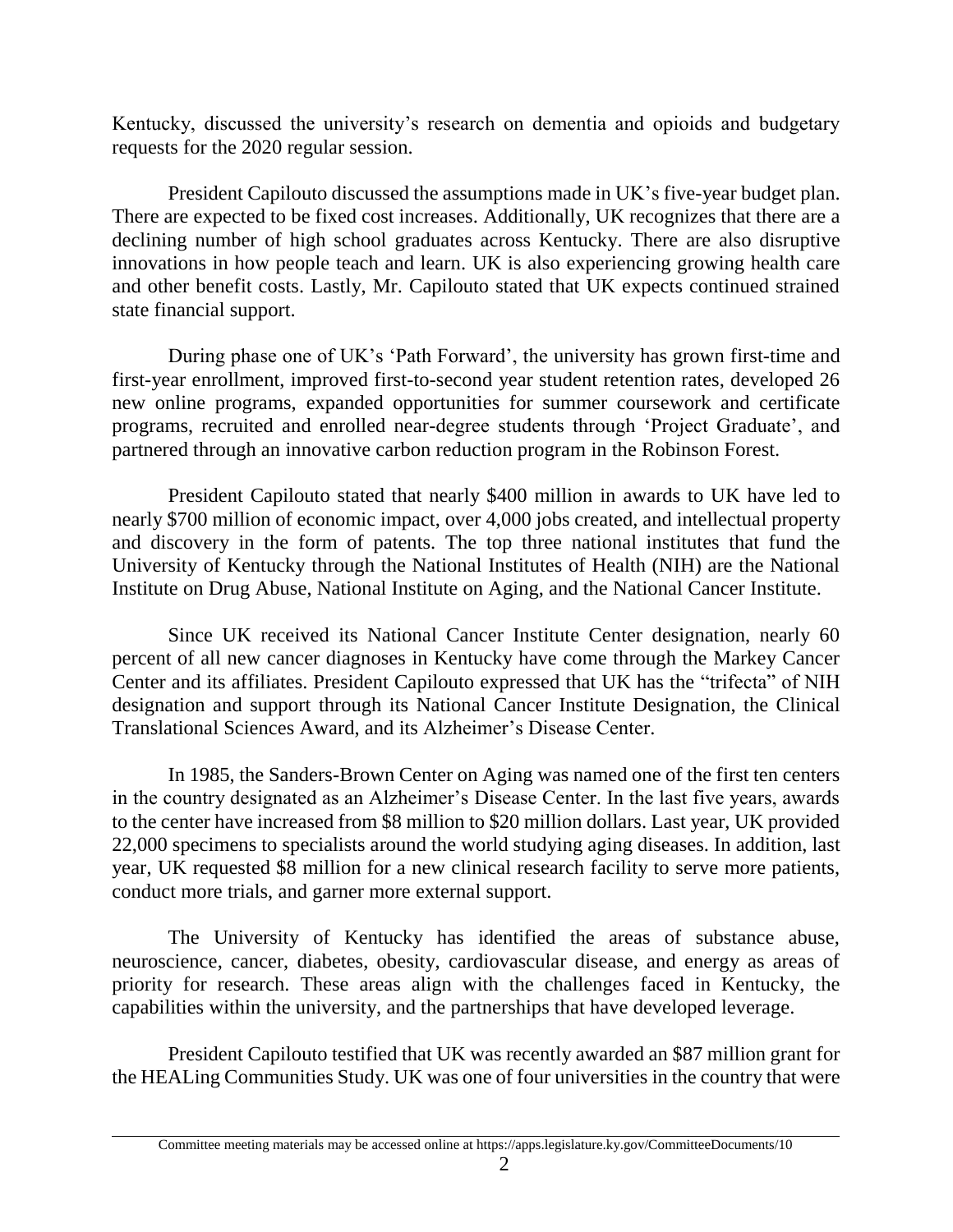granted the funds. Within three years, the university hopes to reduce opioid deaths by 40 percent for the counties within which the university intervenes within three years.

Dr. Walsh testified that there are three main aims of the HEALing Communities Project. The first goal is to improve the cascade of care for Opioid Use Disorder (OUD). The second main goal is to expand overdose prevention. The third main goal is to reduce opioid supply. Community interventions are expected to be launched on October 1st, 2019.

In response to a question from Representative Tipton, President Capilouto expressed his belief that the current performance-based funding model is an advantageous approach.

In response to another question from Representative Tipton, Dr. Walsh stated that many of the jails in Kentucky do not have substance abuse programs where treatment can be delivered. She continued to discuss the efficacy of different drugs used to treat substance abuse. Dr. Walsh also testified that partnerships with health care partners are needed so that jails can provide treatment and transition for people to go into care when they are going in-and-out of the jails.

In response to the second part of Representative Tipton's question, Dr. Walsh stated that there are many structural barriers to getting people into care that go beyond whether there are enough spaces in a treatment program.

Representative Palumbo stated that everyone should be proud of the University of Kentucky research program on Parkinson's.

Chairman Rudy applauded UK for its hard work and thanked Dr. Walsh and President Capilouto for the presentation.

# **Overview of the University of Louisville's General Research Initiatives and Budgetary Requests for the 2020 Regular Session**

Dr. Neeli Bendapudi, President, University of Louisville, presented an overview of the University of Louisville's general research initiatives and budgetary requests for the 2020 Regular Session.

President Bendapudi testified that the University of Louisville (UofL) was given a charter to be a premier, nationally-recognized metropolitan research university. She stated that the metropolitan setting provides the university with certain opportunities and challenges.

President Bendapudi said that UofL's number one goal is to make the university a great place to learn for students through research and teaching. She continued to say that this would be achieved by the university being a great place for faculty and staff to work.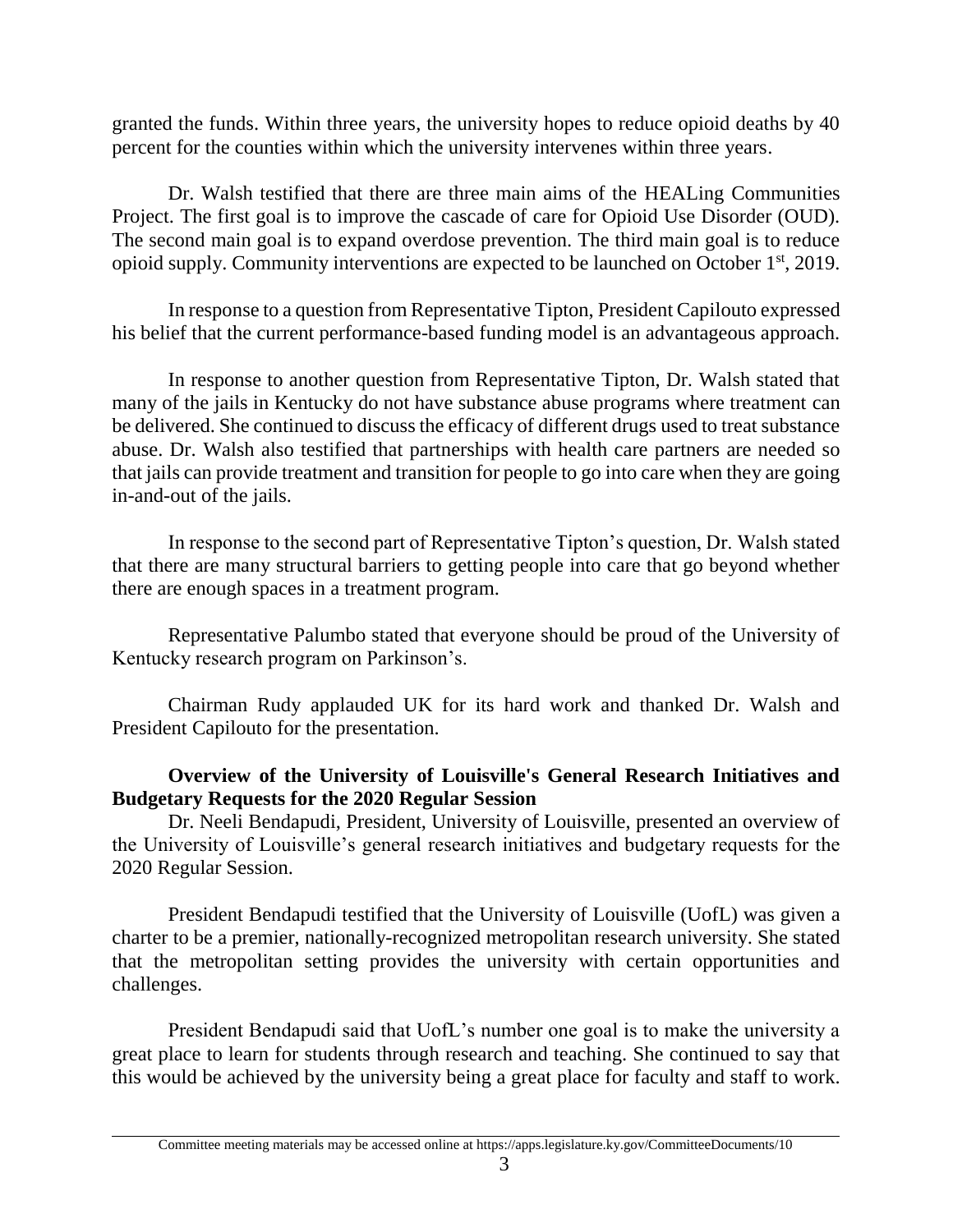President Bendapudi stated that, for the university to retain "incredible" people, it must be a great place to invest.

The University of Louisville is recognized as a Research 1 university. President Bendapudi testified that UofL and UK are two of only 69 universities nationwide that are classified as having both high research activity and high community engagement.

The university has significantly increased total research expenditures since 1997, and they will continue to increase in the coming year. UofL's Dental School is ranked 13<sup>th</sup> in the nation for medical research, which makes it the highest ranked in the state. President Bendapudi expressed her belief that there is an opportunity for the dental school to move into the top 10 for dental research. President Bendapudi also stated that the UofL medical school is ranked fairly high in NIH funding.

President Bendapudi testified that UofL has several NIH-designated research centers, such as the Kentucky Biomedical Research Informatics Network, Center for Excellence in Diabetes and Obesity Research, the Hepatobiology and Toxicology Center, the Alcohol Research Center, and others. The University of Louisville also has several National Science Foundation (NSF)-designated centers, focused on things ranging from manufacturing, to nano integration, to nanotechnology.

President Bendapudi testified that UofL is the only university in the country to receive five of the most prestigious innovation research grants. She continued to say that the grants are all about innovation and economic development. In 2015, UofL was ranked in the top 100 worldwide universities granted U.S. utility patents by the National Academy of Inventors.

President Bendapudi stated that UofL is working closely with the Cabinet for Economic Development, while also attempting to diversify the portfolio of support for its research by working closely with industry. UofL has a \$5 million per year partnership with IBM. IBM will assist UofL in developing courses in eight areas that are considered to be crucial for the digital economy. The university is also partnered with Cardinal Health, Kindred Healthcare, and General Electric (GE).

President Bendapudi testified that UofL is requesting support to educate engineering students and increase the number of nurses. She also stated that UofL is requesting an increase in state performance funding, and she expressed her belief that Kentucky has a good performance funding model. UofL is also requesting a new round of Bucks for Brains funding. President Bendapudi stated that asset preservation is a big need for the university.

President Bendapudi testified that STEM and Health continue to be areas of strength and emphasis for UofL. The university is focusing on expanding the Speed School of Engineering and the School of Nursing. President Bendapudi continued to say that the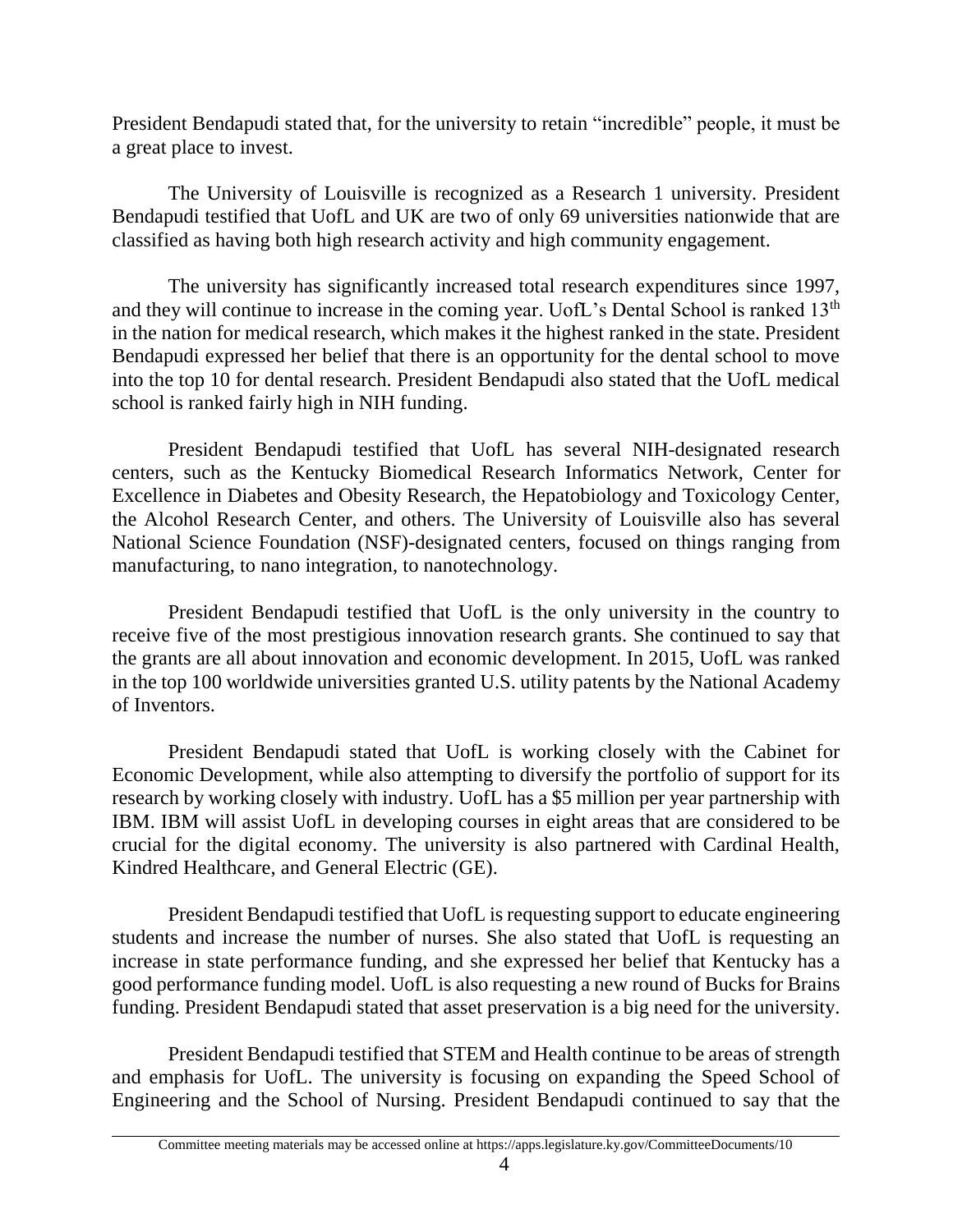university needs to establish a nationally-renowned robotics and advanced manufacturing space.

Senator Givens discussed the importance of changing the funding model from the old allocation shares model to the new performance funding model.

Representative Nemes thanked President Bendapudi for the work she has done since beginning her stint at UofL. In response to a question from Representative Nemes, President Bendapudi stated that all university presidents in the Commonwealth are focused on how to keep college affordable for low to middle income families. She continued to say that UofL is moving more of the scholarship dollars it awards towards need-based scholarships. President Bendapudi testified that the university is being very cautious on tuition increases and trying to keep them manageable. She also stated that limited state funding is a challenge. UofL is also hoping to launch retention grants to assist students who are in good academic standing, with paying for college.

# **"An Enduring Relationship between Kentucky and Auburn for Veterinary Medical Education"**

Dr. Calvin Johnson, Dean, College of Veterinary Medicine, Auburn University; and Dr. Daniel Givens, Professor and Associate Dean for Academic Affairs, Auburn University, discussed the enduring relationship between Kentucky and Auburn for veterinary medical education.

Dr. Johnson testified that the relationship between Auburn University and the Commonwealth of Kentucky is a long-standing one, in-which Auburn trains veterinarians who serve animal health needs across Kentucky. Dr. Johnson stated that through the Southern Regional Education Board's (SREB) Regional Contract Program, Kentucky residents can attend Auburn University's College of Veterinary Medicine and pay in-state tuition, with Kentucky making-up the difference between in-state and out-of-state tuition. The relationship between Auburn's veterinary program and Kentucky has existed since 1951. Since then, 1,800 residents of Kentucky have graduated from Auburn University's College of Veterinary Medicine as veterinarians. Dr. Johnson testified that many of those graduates have returned to Kentucky to serve critical roles in animal health. Auburn University's College of Veterinary Medicine had 117 applicants from Kentucky for the class of 2023, of which 38 were accepted.

In the 2019-2020 academic year, Kentucky will pay \$4,712,000 for Kentucky residents to attend Auburn University's College of Veterinary Medicine. That dollar amount will reserve 152 seats for the academic year, at a rate of \$31,000 per seat. Dr. Givens testified that the SREB says the rate to reserve a seat in a veterinary program should be \$33,500. Dr. Givens testified that every dollar that goes into the contract program goes to specifically reduce the cost of tuition for a Kentucky student.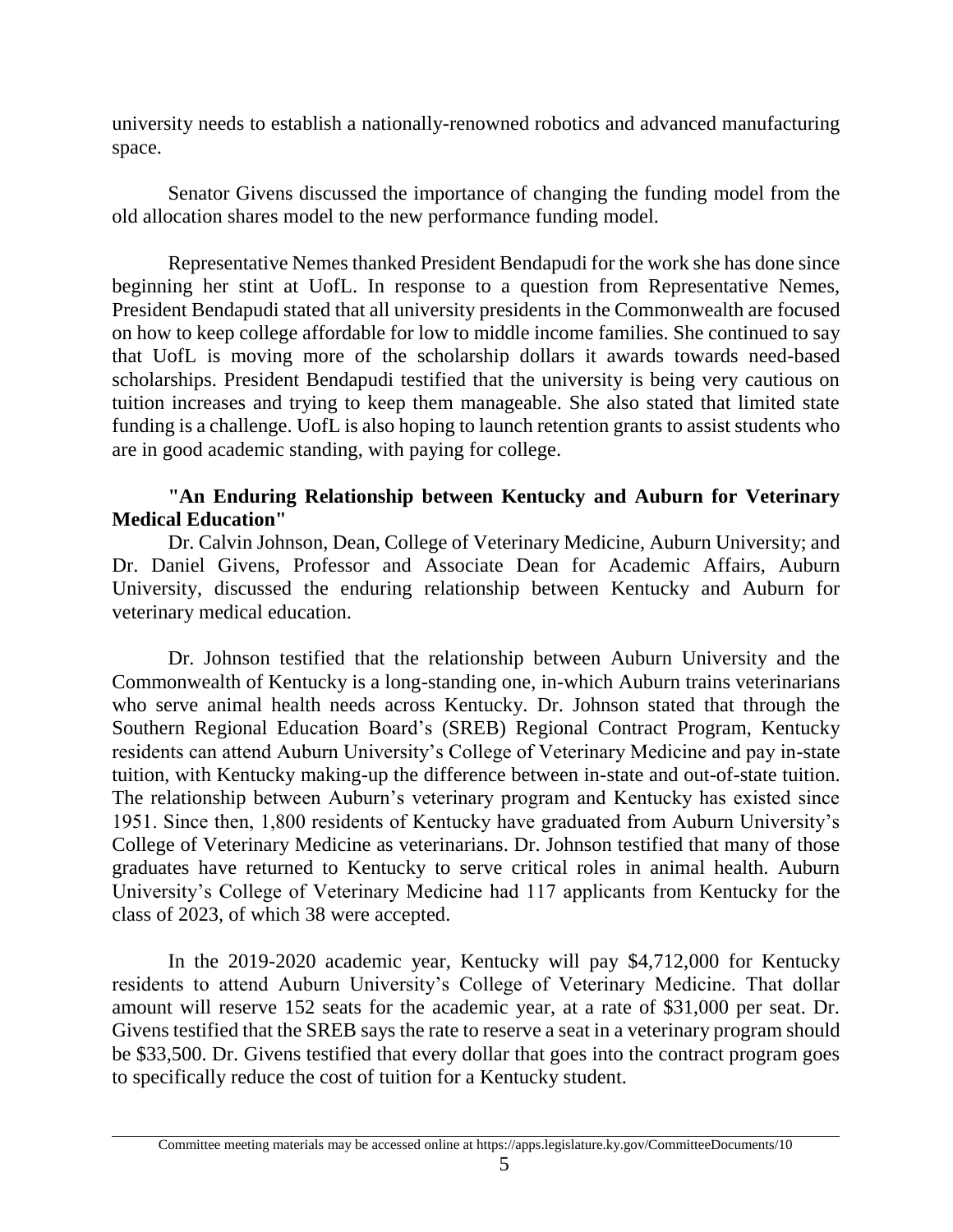Dr. Givens stated that there is tremendous demand for Auburn's veterinary program. Dr. Givens said that Kentucky students at Auburn are as good as any other students. He continued to say however, that the Kentucky dollars that reserve seats at Auburn get Kentucky students into Auburn who wouldn't otherwise get in.

Dr. Givens testified that in an annual two-semester situation, tuition and fees for a Kentucky resident at the College of Veterinary Medicine total \$20,366. For a non-resident student, the tuition and fees total \$47,626. He continued to say that Auburn University ranks fourth from the lowest in the United States as far as the cost of a veterinary medical education for in-state students; Kentucky residents are considered in-state students. Auburn ranks 18<sup>th</sup> lowest of approximately 30 schools in terms of out-of-state tuition. From 1999 to 2014, Auburn University's College of Veterinary Medicine had the fifth lowest rate of increase in tuition and fee costs in the United States.

Approximately 80 percent of Auburn University College of Veterinary Medicine students graduate with some degree of educational debt. Kentucky students graduating from the College of Veterinary Medicine in 2018 had an average indebtedness of \$172,000. Dr. Givens stated that without the contract spaces program, Kentucky students graduating in 2018 would have an average indebtedness of \$233,000.

Dr. Givens testified that a decreasing number of individuals are going into mixedanimal practice or large animal practice. He continued to say that Auburn recently garnished a USDA grant that helps get Kentucky students back into Kentucky counties, serving food animal species in designated underserved areas. Dr. Givens testified that fewer students are going into rural areas to work on large animal medicine partially because of the starting salary.

Dr. Givens stated that Kentucky's investment in the Veterinary Contract Spaces Program keeps student debt lower, which gives the students more opportunity to go into rural areas and serve. Dr. Givens also testified that Kentucky students return to the Commonwealth at a higher rate than Alabama students stay in Alabama. Of the Kentucky residents in the Auburn College of Veterinary Medicine graduating class of 2010, 71.43 percent had become employed in the Commonwealth by July 2018.

Dr. Givens testified that going forward, \$32,000 will be the lowest Auburn University can market to Kentucky College of Veterinary Medicine seats.

In response to a question from Senator Seum, Dr. Givens agreed that it would be correct to say that Kentucky's veterinarian needs are currently underserved, and that student debt is correlated. Dr. Givens continued to say that students are still graduating with debt even though Kentucky contributes \$32,000 a year, for four years, per student.

Committee meeting materials may be accessed online at https://apps.legislature.ky.gov/CommitteeDocuments/10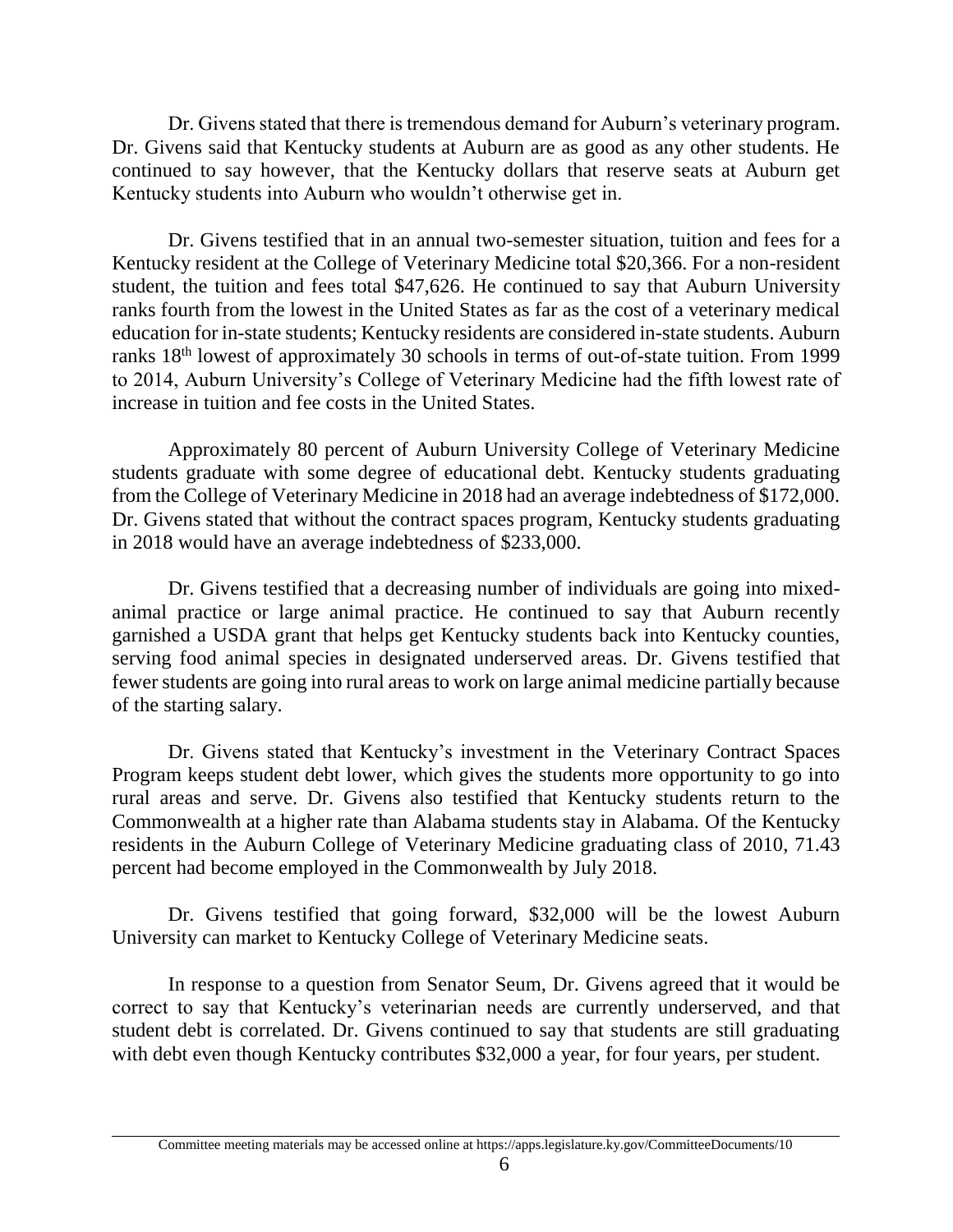Representative Stone stated that many people apply to veterinary school twice. He continued to say that when people get to that point, most of them only want professionally to be a veterinarian.

In response to a question from Senator Webb, Dr. Givens stated that there are programs at Auburn that specifically work to get students with large animal and bovine interests into rural areas to get experience, so that they are fully prepared and able to return to those areas. Senator Webb implored students not to rule out the possibility of large animal and bovine work. She closed by expressing her desire to continue the partnership between Kentucky and Auburn University. Dr. Johnson added that depending on the year, Auburn has the first or second largest caseload for food animals coming into the teaching hospital, which provides a good opportunity for students to be mentored in large animal medicine surgery.

Representative Pratt stated that Kentucky is struggling with a low number of large animal veterinarians returning to the state. He continued to recognize that student debt is leading to veterinarians going into the small animal field.

In response to a question from Senator Kerr, Dr. Givens stated that Kentucky students are getting into Auburn University who would not get in if the veterinary contract program did not exist and the students were applying as non-residents. He continued to say that the average Kentucky student does just as well as the average non-resident student in organic chemistry, physics, and biochemistry. He explained, however, that the lower-end of non-resident students that get into the veterinarian program are performing better academically than the lower-end of Kentucky students.

Representative Rudy requested to see data on how many College of Veterinary Medicine students are coming from each post-secondary education institution in Kentucky. He also stated that Kentucky is getting a good deal in the partnership with Auburn University.

# **Correspondence Received**

Representative Rudy reminded members of the correspondence received from Jenny Bannister, Deputy Director, Office of Budget Review (LRC)

# **List of Reports Received Since November, 2018**

Representative Rudy also reminded members of the list of reports received by the committee since November 2018.

# **Adjournment**